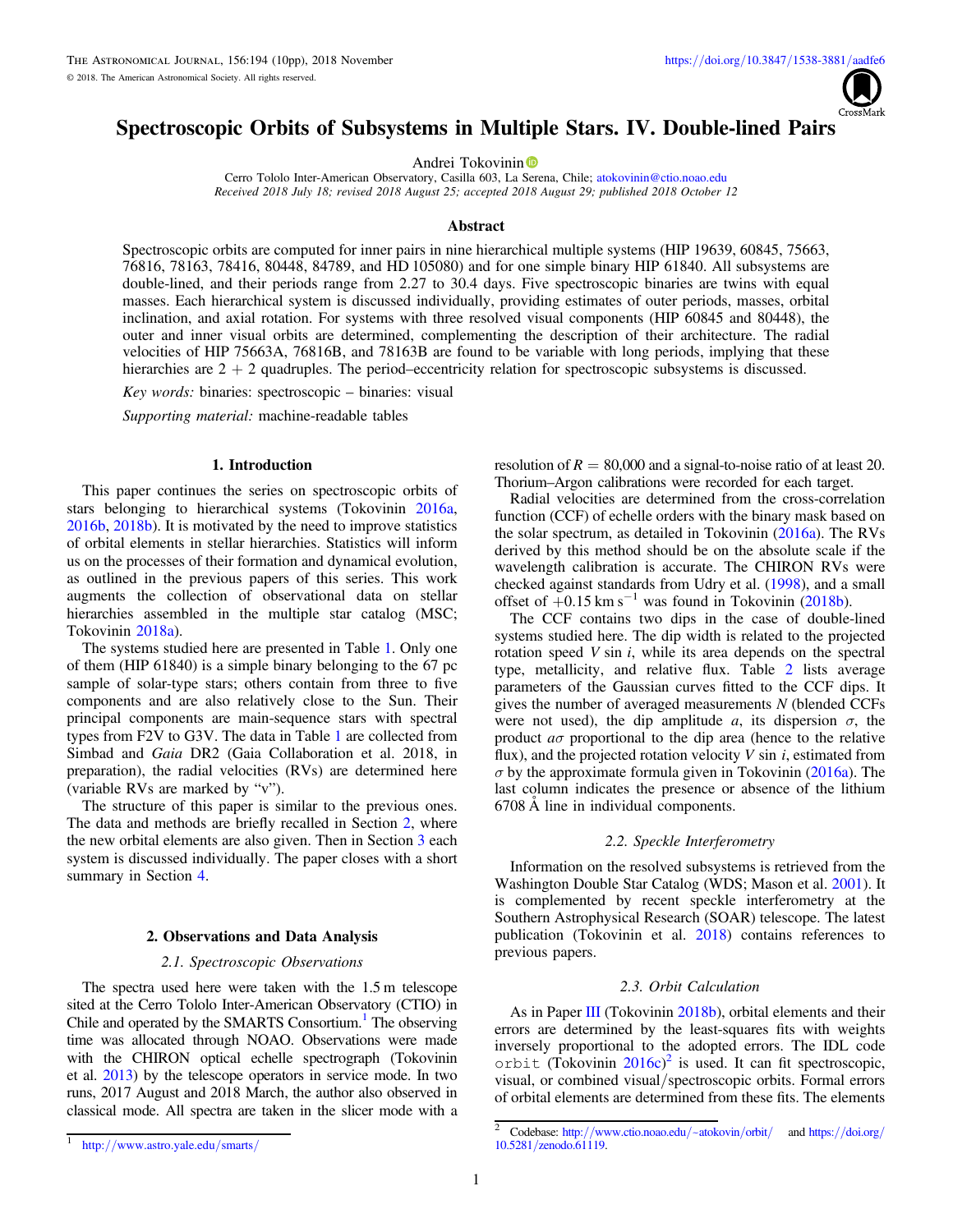Table 1 Basic Parameters of Observed Multiple Systems

<span id="page-1-0"></span>

| <b>WDS</b><br>(J2000) | Comp. | <b>HIP</b> | HD       | Spectral<br>Type | V<br>(mag) | $V-K$<br>(mag) | $\mu_{\alpha}^*$ | $\mu_{\delta}$<br>${\rm (mas~yr^{-1})}$ | RV<br>$(km s^{-1})$ | $\overline{D}^{\mathbf{a}}$<br>(mas) |
|-----------------------|-------|------------|----------|------------------|------------|----------------|------------------|-----------------------------------------|---------------------|--------------------------------------|
| $04125 - 3609$        | A     | 19639      | 26758    | F3V              | 7.12       | 1.12           | 61               | 24                                      | 35.40               | 7.94                                 |
|                       | B     | 19646      | 26773    | F <sub>2IV</sub> | 7.91       | 0.92           | 61               | 24                                      | 35.98               | 8.03                                 |
| 12059-4951            | A     | $\cdots$   | 105080   | G3V              | 9.13       | 1.43           | 25               | $-15$                                   | 50.19               | 9.99                                 |
|                       | B     | $\cdots$   | 105081   | G0V              | 9.18       | 1.42           | 31               | $-20$                                   | 50.09               | 7.20                                 |
| 12283-6146            | A     | 60845      | 108500   | G3V              | 6.82       | 1.64           | 71               | $-160$                                  | 40.02               | 19.93                                |
|                       | D     | $\cdots$   | $\cdots$ | $\cdots$         | 13.70      | 4.54           | 73               | $-169$                                  | $\cdots$            | 19.91                                |
| 12404-4924            | A     | 61840      | 110143   | G0V              | 7.60       | 2.00           | $-28$            | $-112$                                  | 6.76                | 18.59                                |
| $15275 - 1058$        | A     | 75663      | 137631   | G <sub>0</sub>   | 8.14       | 1.35           | $-65$            | $-35$                                   | $-56.0$ v           | 9.29                                 |
|                       | B     | $\cdots$   | $\cdots$ | G <sub>0</sub>   | 9.21       | 1.50           | $-61$            | $-35$                                   | $-56.82$            | 7.69                                 |
| $15410 - 1449$        | A     | 76816      | 139864   | F8V              | 9.47       | 1.62           | $-26$            | $-1$                                    | $-38.94$            | 3.23                                 |
|                       | B     | $\cdots$   | $\cdots$ | $\cdots$         | 9.74       | 2.51           | $-25$            | $-2$                                    | $-50.9$ v           | 3.15                                 |
| 15577-3915            | A     | 78163      | 142728   | G3V              | 9.04       | 1.54           | 17               | 6                                       | 9.41                | 10.42                                |
|                       | B     | $\cdots$   | $\cdots$ | $\cdots$         | 10.30      | $\cdots$       | 31               | $\overline{4}$                          | $6.78$ v            | 13.57                                |
| $16005 - 3605$        | A     | 78416      | 143215   | G1V              | 8.65       | 1.32           | $-26$            | $-41$                                   | 1.60                | 9.33                                 |
|                       | B     | $\cdots$   | $\cdots$ | $\cdots$         | 9.32       | 1.31           | $-28$            | $-41$                                   | 1.43                | 9.31                                 |
| 16253-4909            | AB    | 80448      | 147633   | G2V              | 7.5?       | 2.3?           | $-95$            | $-94$                                   | $-2.08$             | 19.66                                |
| 17199-1121            | A     | 84789      | 156769   | F2               | 9.11       | 1.37           | 6                | 13                                      | 5.62                | 5.33                                 |
|                       | B     | $\cdots$   | $\cdots$ | $\cdots$         | 9.89       | 1.37           | 5                | 12                                      | 5.97                | 5.34                                 |

Note.

<sup>a</sup> Proper motions and parallaxes are from the Gaia DR2 (Gaia Collaboration et al. [2016](#page-9-0); Gaia Collaboration et al. 2018, in preparation).

(This table is available in machine-readable form.)

of spectroscopic orbits are given in Table [3](#page-3-0) in common notation.

For two multiple systems, the resolved measurements of inner and outer pairs are represented by visual orbits. Simultaneous fitting of inner and outer orbits is done using the code orbit3.pro described by Tokovinin & Latham ([2017](#page-9-0)); the code is available in Tokovinin ([2017](#page-9-0)).<sup>3</sup> It accounts for the wobble in the trajectory of the outer pair caused by the subsystem. The wobble amplitude is  $f$  times smaller than the inner semimajor axis, where the wobble factor  $f = q_{\text{in}}/(1 + q_{\text{in}})$  depends on the inner mass ratio  $q_{\text{in}}$ . The elements of visual orbits are given in Table [4](#page-4-0). As outer orbits are poorly constrained, I do not list their errors. The outer orbits serve primarily to model the observed part of the trajectory for the determination of  $f$ . In the figures illustrating these orbits, the observed trajectories are plotted relative to the primary component of each system, on the same scale.

Individual RVs of spectroscopic binaries and their residuals to the orbits are presented in Table [5.](#page-5-0) The HIP or HD number and the system identifier (components joined by a comma) in the first two columns define the binary. Then follow the Julian date, the RV of the primary component  $V_1$ , its adopted error  $\sigma_1$ (blended CCF dips are assigned large errors), and its residual (O−C)1. The last three columns give velocities, errors, and residuals of the secondary component. Table [6](#page-5-0) contains RVs of other components, both constant and variable. Finally, Table [7](#page-6-0) lists position measurements used for the calculation of visual orbits. It contains the HIP or HD number, system identification, date of observation, position angle  $\theta$ , separation  $\rho$ , adopted error  $\sigma_{\rho}$  (errors in radial and tangential directions are considered to be equal), and the residuals to the orbits in  $\theta$ and  $\rho$ . The last column indicates the measurement technique. Measurements of the outer systems are of two kinds: when the inner pair is unresolved (e.g., HIP 60845 A,BC), they refer to the photo-center of the inner pair, while resolved measurements

refer to the individual components (e.g., HIP 60845 A,B). The orbit-fitting code accounts for reduced wobble amplitude of unresolved (photo-center) measurements compared to resolved ones.

#### 3. Individual Objects

For each observed system, the corresponding figure shows a typical double-lined CCF (the Julian date and components' designations are marked on the plot) together with the RV curve representing the orbit. In the RV curves, squares denote the primary component, triangles denote the secondary component, while the full and dashed lines plot the orbit.

# 3.1. HIP 19639 and 19646 (Triple)

The 50″ pair of bright stars HIP 19639 and 19646 was identified as a visual binary by J. F. W. Hershel in 1838. The Gaia DR2 astrometry leaves no doubt that this pair is physical: the components have common proper motion (PM), distance, and RV. The outer orbital period is of the order of 240 kyr. Nordström et al. ([2004](#page-9-0)) found that the component A is a double-lined binary; its 2.35 day circular orbit is determined here for the first time (Figure [1](#page-6-0)). Two spectra (JD 2458052 and 2458053) were taken with the NRES spectrograph, as described in Tokovinin ([2018b](#page-9-0)).

The CCF of the stronger component Aa is wide and asymmetric, while the CCF of Ab is narrower; their widths correspond to approximate projected rotation velocities  $V \sin i$ of 21.7 and 8.7  $\text{km s}^{-1}$ , respectively, while the ratio of the CCF areas implies  $\Delta V_{\text{Aa,Ab}} = 1.50$  mag. Wide and shallow dips lead to large RV errors and large residuals to the orbit. The mass ratio in the inner pair is  $q_{\text{Aa,Ab}} = 0.82$ . The RV of the component B its close to the center-of-mass velocity of A. The component B also has a wide CCF corresponding to V sin *i* of  $\sim$ 33 km s<sup>-1</sup>.

<sup>3</sup> Codebase: https://doi.org/10.5281/[zenodo.321854](https://doi.org/10.5281/zenodo.321854).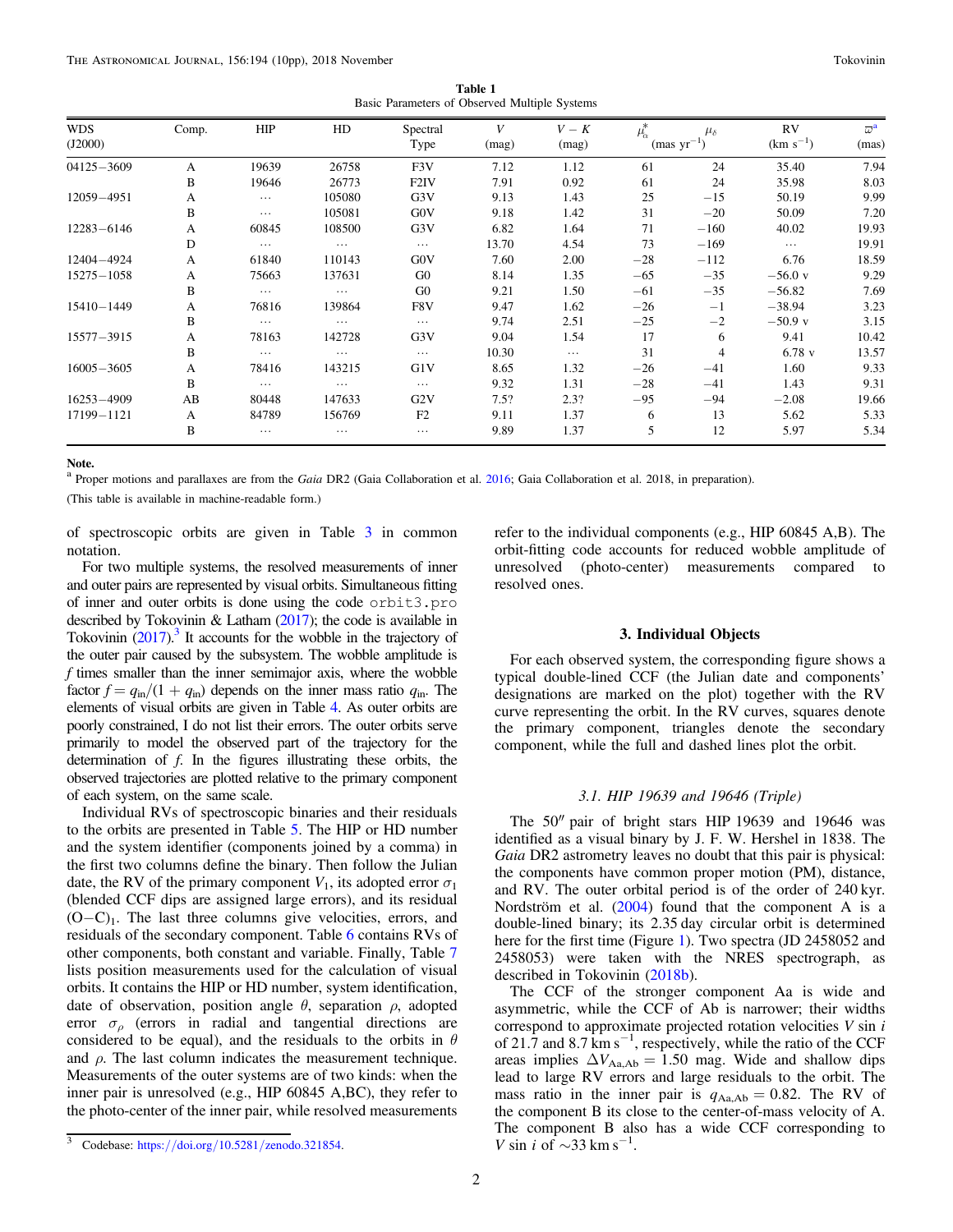| Table 2               |  |
|-----------------------|--|
| <b>CCF</b> Parameters |  |

<span id="page-2-0"></span>

| HIP/HD    | Comp.        | $\boldsymbol{N}$ | $\boldsymbol{a}$ | $\sigma$<br>$(km s^{-1})$ | $a\sigma$<br>$(km s^{-1})$ | $V \sin i$<br>$(km s^{-1})$ | Li<br>6708 Å |
|-----------|--------------|------------------|------------------|---------------------------|----------------------------|-----------------------------|--------------|
|           |              |                  |                  |                           |                            |                             |              |
| HIP 19639 | Aa           | $\tau$           | 0.061            | 12.53                     | 0.765                      | 21.7                        | ${\bf N}$    |
| HIP 19639 | Ab           | 7                | 0.033            | 5.90                      | 0.193                      | 8.7                         | ${\bf N}$    |
| HIP 19646 | B            | 2                | 0.042            | 18.87                     | 0.787                      | 33:                         | $\mathbf N$  |
| HD 105080 | A            | 3                | 0.389            | 3.68                      | 1.429                      | 2.5                         | N            |
| HD 105081 | Ba           | 11               | 0.179            | 3.82                      | 0.684                      | 3.1                         | ${\bf N}$    |
| HD 105081 | Bb           | 11               | 0.167            | 3.78                      | 0.630                      | 3.0                         | ${\bf N}$    |
| HIP 60845 | Aa           | $\sqrt{2}$       | 0.183            | 3.83                      | 0.702                      | 3.2                         | ${\bf N}$    |
| HIP 60845 | Ab           | $\boldsymbol{2}$ | 0.124            | 4.01                      | 0.497                      | 3.8                         | ${\bf N}$    |
| HIP 60845 | BC           | $\mathbf{2}$     | 0.430            | 3.57                      | 1.535                      | 2.0                         | ${\bf N}$    |
| HIP 61840 | Aa           | 9                | 0.189            | 4.51                      | 0.853                      | 5.3                         | Y            |
| HIP 61840 | Ab           | 9                | 0.124            | 4.13                      | 0.511                      | 4.2                         | Y            |
| HIP 75663 | A            | 5                | 0.223            | 6.85                      | 1.528                      | 10.7                        | Y            |
| HIP 75663 | Ba           | 12               | 0.161            | 4.88                      | 0.789                      | 6.3                         | Y            |
| HIP 75663 | Bb           | 12               | 0.155            | 4.87                      | 0.754                      | 6.3                         | Y            |
| HIP 76816 | Aa           | 6                | 0.110            | 8.14                      | 0.899                      | 13.3                        | Y            |
| HIP 76816 | Ab           | 6                | 0.030            | 4.49                      | 0.137                      | 5.3                         | Y            |
| HIP 76816 | $\, {\bf B}$ | 5                | 0.506            | 3.78                      | 1.913                      | 3.0                         | Y            |
| HIP 78163 | Aa           | 9                | 0.197            | 4.08                      | 0.803                      | 4.0                         | Y            |
| HIP 78163 | Ab           | 9                | 0.192            | 4.05                      | 0.778                      | 4.0                         | Y            |
| HIP 78163 | $\, {\bf B}$ | 3                | 0.371            | 4.67                      | 1.732                      | 5.8                         | ${\bf N}$    |
| HIP 78416 | Aa           | 9                | 0.047            | 15.43                     | 0.725                      | 27:                         | Y            |
| HIP 78416 | Ab           | 9                | 0.041            | 13.18                     | 0.536                      | 23:                         | Y            |
| HIP 78416 | B            | $\overline{4}$   | 0.058            | 22.68                     | 1.324                      | 40:                         | Y            |
| HIP 80448 | Aa           | $\boldsymbol{2}$ | 0.101            | 12.30                     | 1.247                      | 21.3                        | Y            |
| HIP 80448 | Ab           | $\boldsymbol{2}$ | 0.023            | 9.78                      | 0.221                      | 16.5                        | Y            |
| HIP 80448 | B            | 3                | 0.171            | 8.62                      | 1.469                      | 14.3                        | Y            |
| HIP 84789 | Aa           | 6                | 0.043            | 12.41                     | 0.536                      | 21.5                        | ${\bf N}$    |
| HIP 84789 | Ab           | 6                | 0.048            | 10.88                     | 0.522                      | 18.6                        | N            |
| HIP 84789 | B            | $\overline{c}$   | 0.036            | 27.49                     | 0.996                      | 49:                         | $\mathbf N$  |

(This table is available in machine-readable form.)

Components of the triple system HIP 19639 are placed on the color–magnitude diagram (CMD) in Figure [2,](#page-6-0) using the distance modulus of 5.47 mag. The V magnitudes of Aa and Ab are estimated from the combined magnitude of A and the spectroscopic magnitude difference of 1.5 mag. The  $V - K$ color of Ab, not measured directly, is assumed to place it on the main sequence. It is clear that both Aa and B are located above the main sequence, near the turn-off. Their positions match reasonably well with the 2 Gyr isochrone and correspond to the masses of 1.6 and 1.5  $M_{\odot}$ . The mass of Ab deduced from the isochrone is 1.28  $M_{\odot}$ , matching the spectroscopic mass ratio, while the radii of Aa and Ab are 2.7 and 1.1  $R_{\odot}$ . The orbital axis  $a_1 + a_2 = 10.6 R_{\odot}$  means that the binary is detached. However, contact and mass transfer are imminent when Aa expands further.

The spectroscopic mass sum of the inner binary is only 0.18  $M_{\odot}$ . The mass sum estimated above, 2.88  $M_{\odot}$ , implies an inclination  $i_{\text{Aa,Ab}} = 23^{\circ}4$ , or sin  $i_{\text{Aa,Ab}} = 0.40$ , hence the synchronous rotation velocities of Aa and Ab are 23.8 and  $9.7 \text{ km s}^{-1}$ , respectively, in agreement with the measured CCF width. Summarizing, this is an interesting triple system where the inner close binary is caught at evolutionary phase preceding the mass transfer.

## 3.2. HD 105080 and 105081 (2+2 Quadruple)

Two nearly equal stars HD  $105080$  and  $105081$  form a  $12\rlap{.}^{\prime\prime}9$ physical binary, first measured by J. Hershel in 1835. Each of these stars is a close pair, making the whole system quadruple.

The pair Aa,Ab is a known visual binary RST 4958 with a small magnitude difference. Since its discovery in 1942 by R. A. Rossiter, it was observed only episodically. By adding three speckle measures made at SOAR in 2017 and 2018, a preliminary orbit with  $P = 91.6$  years can be fitted to the observations (Table [4](#page-4-0)). Double lines were reported for this star in the literature, although there could be confusion with the double-lined component B. The RV of A is practically coincident with the center-of-mass velocity of B. The Gaia DR2 parallax of A has a large error of 1 mas, being affected by the Aa,Ab pair. I adopt the parallax of B as the distance to the system. Both components are then located on the CMD very close to each other, above the main sequence. This distance and the visual orbit of Aa,Ab correspond to the mass sum of 1.7  $\mathcal{M}_{\odot}$ ; however, the orbit is poorly constrained.

The component B (HD 105081), which is only slightly fainter than A in the  $V$  and  $G$  bands, is revealed here to be a twin double-lined pair with  $P = 30.4$  days and eccentricity  $e = 0.42$  (Figure [3](#page-6-0)). The spectroscopic mass sum of Ba and Bb, 1.98  $M_{\odot}$ , and the mass sum inferred from the absolute magnitudes, 2.26  $M_{\odot}$ , imply inclination  $i_{Ba,Bb} = 73^{\circ}$ . The CCF dips of Ba and Bb are narrow and deep, hence the residuals to the orbit are small, only  $0.07 \text{ km s}^{-1}$ . residuals to the orbit are small, only 0.07 km s

# 3.3. HIP 60845 (Quintuple)

This multiple system is located within 50 pc from the Sun and contains at least five stars arranged in a rare three-tier hierarchy illustrated in Figure [4.](#page-6-0) The widest 7."9 pair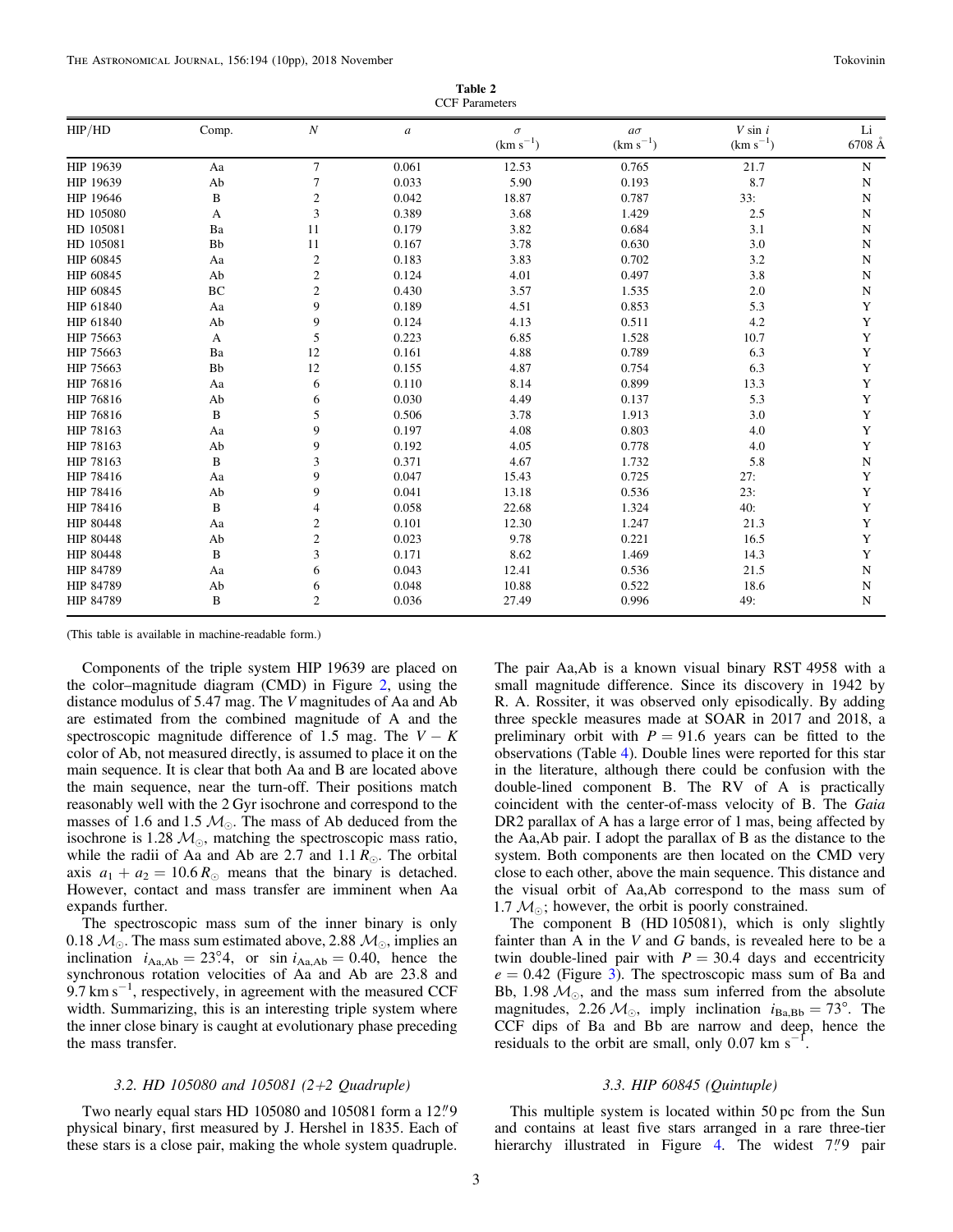Table 3 Spectroscopic Orbits

<span id="page-3-0"></span>

| HIP/HD    | System | $\boldsymbol{P}$<br>(days) | $\tau$<br>$(+24,00,000)$ | $\boldsymbol{e}$ | $\omega_{\rm A}$<br>(degree) | $K_1$<br>$(km s^{-1})$ | $K_2$<br>$(km s^{-1})$ | $(km s^{-1})$ | rms <sub>1.2</sub><br>$(km s^{-1})$ | $M_{1,2} \sin^3 i$<br>$(\mathcal{M}_{\odot})$ |
|-----------|--------|----------------------------|--------------------------|------------------|------------------------------|------------------------|------------------------|---------------|-------------------------------------|-----------------------------------------------|
| HIP 19639 | Aa,Ab  | 2.35254                    | 58002.5732               | 0.0              | 0.0                          | 39.474                 | 49.194                 | 35.400        | 0.36                                | 0.094                                         |
|           |        | $\pm 0.00005$              | $\pm 0.0019$             | fixed            | fixed                        | $\pm 0.160$            | $\pm 0.298$            | $\pm 0.100$   | 0.87                                | 0.076                                         |
| HD 105081 | Ba, Bb | 30.427                     | 58214.038                | 0.418            | 82.1                         | 46.856                 | 47.493                 | 50.099        | 0.07                                | 1.00                                          |
|           |        | $\pm 0.006$                | $\pm 0.023$              | $\pm 0.001$      | $\pm 0.3$                    | $\pm 0.117$            | $\pm 0.118$            | $\pm 0.041$   | 0.05                                | 0.98                                          |
| HIP 60845 | Aa, Ab | 6.3035                     | 58195.6279               | $0.0\,$          | 0.0                          | 31.361                 | 32.128                 | 40.018        | 0.10                                | 0.084                                         |
|           |        | $\pm 0.0001$               | $\pm 0.0017$             | fixed            | fixed                        | $\pm 0.063$            | $\pm 0.114$            | $\pm 0.036$   | 0.27                                | 0.082                                         |
| HIP 61840 | Aa,Ab  | 9.6717                     | 58194.383                | 0.007            | 357.0                        | 56.665                 | 60.744                 | 6.745         | 0.05                                | 0.84                                          |
|           |        | $\pm 0.0008$               | $\pm 0.345$              | $\pm 0.001$      | $\pm 13.0$                   | $\pm 0.525$            | $\pm 0.562$            | $\pm 0.048$   | 0.05                                | 0.78                                          |
| HIP 75663 | Ba, Bb | 22.8704                    | 58204.4963               | 0.613            | 260.1                        | 49.001                 | 49.622                 | $-56.847$     | 0.29                                | 0.56                                          |
|           |        | $\pm 0.0047$               | $\pm 0.020$              | $\pm 0.001$      | $\pm 0.3$                    | ±0.126                 | ±0.134                 | $\pm 0.045$   | 0.27                                | 0.56                                          |
| HIP 76816 | Aa,Ab  | 6.95176                    | 58197.3528               | 0.0              | 0.0                          | 45.790                 | 62.448                 | $-39.145$     | 0.29                                | 0.53                                          |
|           |        | $\pm 0.00002$              | $\pm 0.0063$             | fixed            | fixed                        | $\pm 0.306$            | $\pm 0.570$            | $\pm 0.186$   | 1.13                                | 0.39                                          |
| HIP 78163 | Aa,Ab  | 21.8186                    | 58202.091                | 0.577            | 301.0                        | 45.429                 | 45.671                 | 9.411         | 0.04                                | 0.47                                          |
|           |        | $\pm 0.0015$               | $\pm 0.014$              | $\pm 0.002$      | $\pm 0.3$                    | $\pm 0.161$            | ±0.186                 | $\pm 0.045$   | 0.04                                | 0.46                                          |
| HIP 78416 | Aa,Ab  | 21.0802                    | 58197.2344               | 0.708            | 99.1                         | 64.636                 | 71.737                 | 1.636         | 0.16                                | 1.03                                          |
|           |        | $\pm 0.0030$               | $\pm 0.0072$             | $\pm 0.003$      | $\pm 0.3$                    | $\pm 0.372$            | $\pm 0.509$            | ±0.112        | 0.61                                | 0.93                                          |
| HIP 80448 | Aa,Ab  | 2.2699                     | 58195.5948               | 0.0              | 0.0                          | 73.124                 | 108.452                | $-1.848$      | 0.64                                | 0.84                                          |
|           |        | $\pm 0.0002$               | $\pm 0.0033$             | fixed            | fixed                        | $\pm 0.592$            | $\pm 0.698$            | $\pm 0.270$   | 0.51                                | 0.57                                          |
| HIP 84789 | Aa,Ab  | 2.2758                     | 58196.7968               | 0.0              | 0.0                          | 78.044                 | 79.004                 | 5.624         | 0.40                                | 0.46                                          |
|           |        | $\pm 0.0001$               | $\pm 0.0020$             | fixed            | fixed                        | $\pm 0.181$            | $\pm 0.182$            | $\pm 0.073$   | 0.21                                | 0.45                                          |

(This table is available in machine-readable form.)

RST 4499 AB,D is physical, based on its stable relative position and the Gaia DR2 parallaxes and PMs of the components. The fast  $(175 \text{ mas yr}^{-1})$  PM facilitates discrimination between physical and optical companions, despite the high stellar density in this field and the faintness of D ( $V = 13.4$  mag). The period of AB,D estimated from its projected separation  $\rho_{AB,D} = 7$ ."88 is about 4 kyr and corresponds to the chracteristic orbital velocity  $\mu^* = 2\pi \rho_{AB,D}/$  $P_{AB,D} = 13$  mas yr<sup>-1</sup>. The relative PM between A and D, measured by Gaia and corrected for the orbital motion of A, is 11 mas yr−<sup>1</sup> ; it is directed almost exactly toward A (position angle 240°), as indicated by the arrow in Figure [4](#page-6-0). If D moves on an eccentric orbit, it will come close to A,BC in ∼700 years, disrupting the system. Alternatively, the observed motion might correspond to a highly inclined and not very eccentric outer orbit, in which case the system could be dynamically stable. If the pair AB,D is bound, the true separation between A and D cannot exceed its projected separation by more than ∼2 times, given their relative speed of  $11$  mas yr<sup>-1</sup> and the total mass sum of 4.5  $M_{\odot}$ .

The visual binary A,BC (CPO 12), for which a crude orbit with  $P = 2520$  years and semimajor axis of 5."4 has been published by Seymour et al. ([2002](#page-9-0)), occupies the intermediate hierarchical level. This orbit is poorly constrained by the century-long observed arc. I computed an alternative orbit with  $P_{A,BC} = 690$  years, with smaller eccentricity and semimajor axis (Table [4](#page-4-0)). This orbit makes more sense, given the threat to dynamical stability posed by the outer component D. Even then, the period ratio  $P_{AB,D}/P_{A,BC} \sim 5$  is comparable to the dynamical stability limit. On the other hand, the nearly circular orbit of the inner pair B,C (RST 4499) with  $P = 28.2$  years is definitive. The visual orbits and the estimated mass sums match the Gaia DR2 parallax reasonably well. Both orbits are retrograde and have small inclinations.

The visual primary star A was identified as a spectroscopic binary by Nordström et al. ([2004](#page-9-0)). Now its 6.3 day doublelined orbit is determined (Figure [5](#page-7-0)). The eccentricity does not

differ from zero significantly, hence the circular orbit is imposed. The masses of Aa and Ab are almost equal, as are their CCF dips. Given the small angular distance between A and BC,  $2\degree{'}06$ , the light is mixed in the fiber, so the CCF often has three dips; the CCF shown in Figure [5](#page-7-0) is an exception recorded with good seeing and careful guiding. The magnitude difference between Ab and Aa is 0.37 mag, hence their individual V magnitudes are 7.79 and 8.16 mag. By comparing the mass sum of Aa and Ab estimated from their absolute magnitudes, 2.2  $M_{\odot}$ , with the spectroscopic mass sum of 0.167  $M_{\odot}$ , I find that the orbit of Aa, Ab has a small inclination of  $i_{\text{Aa,Ab}} \approx 25^{\circ}$ . The synchronous rotation of the component Aa, of one solar radius, implies the projected rotation of V sin  $i = 3.3$  km s<sup>-1</sup>, close to the measured value. The three inner orbits could be close to coplanarity, given their small inclinations.

The CCF dip corresponding to the combined light of BC is narrow and has a constant RV of  $42.5 \text{ km s}^{-1}$ , close to the center-of-mass velocity of A. Slow axial rotation, location of components on the main sequence in the CMD, and nondetection of the lithium line suggest that this quintuple system is relatively old.

## 3.4. HIP 61840 (Binary)

Unlike the rest of the objects in this paper, this star is a simple spectroscopic binary without additional components. It belongs to the 67 pc sample of solar-type stars (Tokovinin [2014](#page-9-0)) and is young, as inferred from the chromoshperic activity, X-ray flux, and the presence of lithium in its atmosphere. The double-lined nature was announced by Wichman et al. ([2003](#page-9-0)) and Nordström et al. ([2004](#page-9-0)), but the orbital period was, so far, unknown. The object has been observed by speckle interferometry at SOAR in 2011 and 2016 and found unresolved.

The orbit with  $P = 9.67$  days has a small, but significantly nonzero eccentricity  $e = 0.007 \pm 0.001$  (Figure [6](#page-7-0)). The residuals to the circular orbit are 0.3 km s<sup>-1</sup>,  $6 \times$  larger than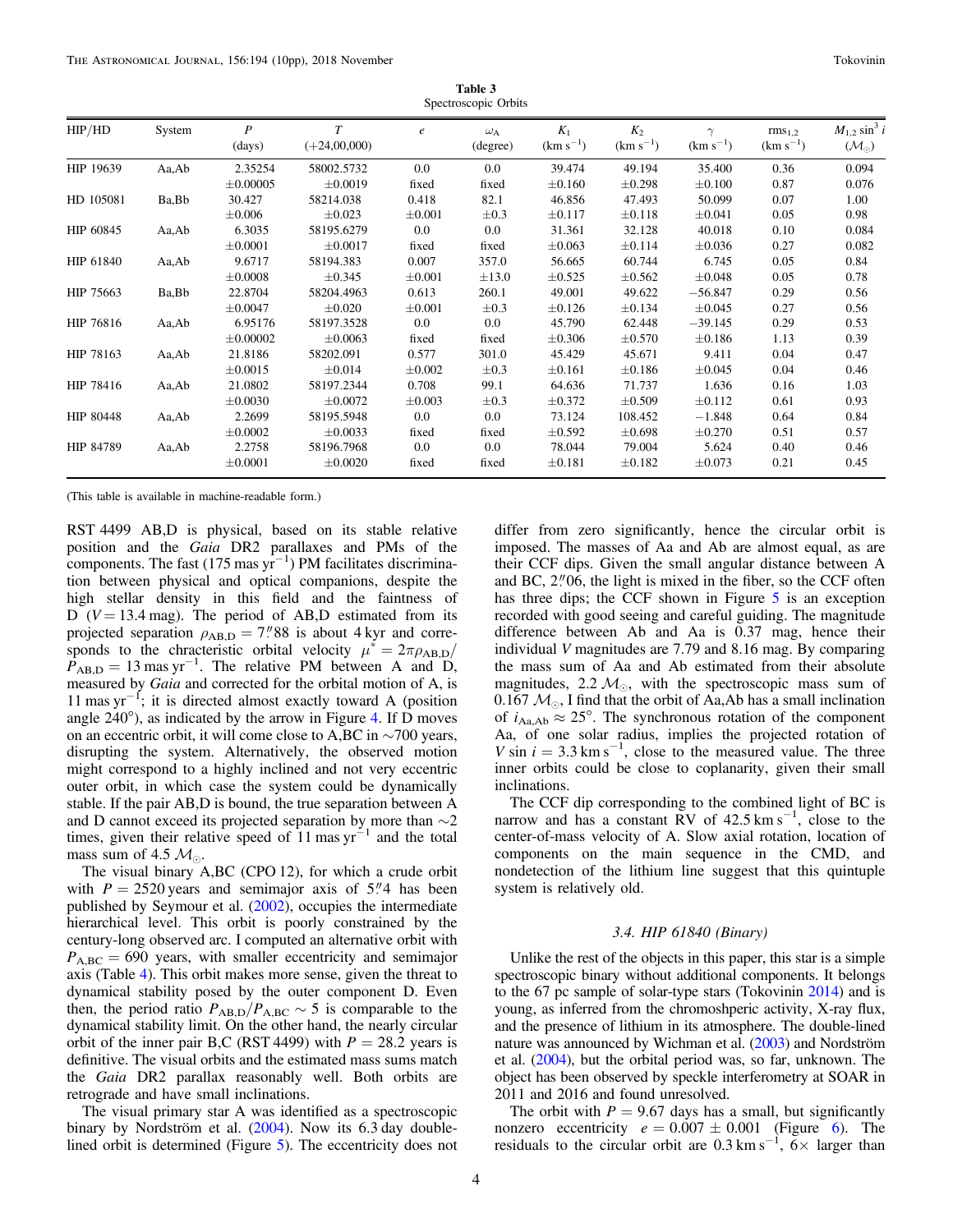<span id="page-4-0"></span>

|           | Visual Orbits |              |                            |             |               |                              |                              |           |  |
|-----------|---------------|--------------|----------------------------|-------------|---------------|------------------------------|------------------------------|-----------|--|
| HIP/HD    | System        | D<br>(years) | $\mathbf{\tau}$<br>(years) | e           | a<br>(arcsec) | $\Omega_{\rm A}$<br>(degree) | $\omega_{\rm A}$<br>(degree) | (degree)  |  |
| HD 105080 | Aa,Ab         | 91.6         | 1999.15                    | 0.40        | 0.176         | 5.4                          | 224.1                        | 40.4      |  |
| HIP 60845 | A, BC         | 690          | 1826.7                     | 0.20        | 2.485         | 104.4                        | 156.6                        | 141.4     |  |
| HIP 60845 | B,C           | 28.2         | 1990.2                     | 0.166       | 0.221         | 162.8                        | 77.3                         | 156.1     |  |
|           |               | $\pm 0.2$    | $\pm 0.3$                  | $\pm 0.009$ | $\pm 0.003$   | $\pm 6.5$                    | $\pm$ 5.9                    | $\pm 2.5$ |  |
| HIP 80448 | A,B           | 1950         | 1926.58                    | 0.63        | 4.644         | 75.5                         | 267.9                        | 152.1     |  |
| HIP 80448 | Ba, Bb        | 20.0         | 2018.08                    | 0.42        | 0.176         | 6.1                          | 150.9                        | 109.1     |  |
|           |               | $\pm 0.3$    | $\pm 0.24$                 | $\pm 0.02$  | $\pm 0.003$   | $\pm 1.2$                    | $\pm 4.9$                    | $\pm 0.8$ |  |

Table 4

(This table is available in machine-readable form.)

to the eccentric orbit. The masses of Aa and Ab estimated from absolute magnitudes are 1.24 and 1.13  $M_{\odot}$ , the spectroscopic mass sum is 1.62  $\mathcal{M}_{\odot}$ , hence the inclination is  $i = 62^{\circ}$ . The measured projected rotation speed matches the synchronous speed.

#### 3.5. HIP 75663 (2+2 Quadruple)

This system is quadruple. The outer  $9''$  pair was discovered in 1825 by W. Struve. Its estimated period is 17 kyr. Nordström et al. ([2004](#page-9-0)) noted double lines in the visual secondary B. Its orbital period is 22.9 days (Figure [7](#page-7-0)), with a large eccentricity of  $e = 0.61$  and the mass ratio  $q_{Ba,Bb} = 0.997$  (a twin). The areas of the CCF dips of Ba and Bb are equal to within 2%. The masses estimated from absolute magnitudes are 1.02  $M_{\odot}$  each, leading to the orbital inclination of  $i_{Ba,Bb} = 55^{\circ}$ . The axial rotation of Ba and Bb is faster than synchronous, as expected for such an eccentric orbit.

The RV of the main component A is variable according to the CHIRON data (range from  $-50.7$  to  $-57.3$  km s<sup>-1</sup>) and the literature. Nordström et al. ([2004](#page-9-0)) made two measurements averaging at  $-58.2 \text{ km s}^{-1}$  and suspected RV variability, while Gaia measured  $-55.4 \text{ km s}^{-1}$ . The photo-center motion of A caused by the subsystem Aa,Ab could explain the discrepancy between the *Gaia* DR2 parallaxes of A and B  $(9.29 \pm 0.16$  and  $7.69 \pm 0.07$  mas, respectively). A similar discrepancy of parallaxes exists in the HD 105080/81 system, where A is a visual binary. The period of Aa,Ab is not known; presumably it is longer than a year. Isaacson & Fischer ([2010](#page-9-0)) classified this star as chromospherically active and found the RV jitter of 4.2 m s<sup>-1</sup>. The location of the component A on the CMD indicates that it is slightly evolved and matches approximately the 4 Gyr isochrone. Lithium is detectable in the spectra of A and B.

## 3.6. HIP 76816 (2+2 Quadruple)

This is a quadruple system located at 309 pc from the Sun. The 5."4 visual binary HWE 37 has been known since 1876; its estimated period is 33 kyr. Double lines in the component A were discovered by Desidera et al. ([2006](#page-9-0)). I used their measurement to refine the period of the circular orbit of Aa,Ab with  $P = 6.95$  days, determined here (Figure [8](#page-7-0)). The eccentric orbit has similar residuals, hence the circular solution is retained. The components Aa and Ab are unequal in the amplitudes of their CCF dips (area ratio 0.152, or 2.0 mag difference) and of the RV variation (mass ratio 0.735). The RV of the visual component B is also variable with a long, still unknown period. I measured its RV at  $-50.9 \text{ km s}^{-1}$ 

(constant), while Gaia measured  $-41.4 \text{ km s}^{-1}$  and Desidera et al.  $(2006)$  $(2006)$  $(2006)$  measured  $-37.5$  km s<sup>-1</sup>; these RVs differ from the center-of-mass velocity of A,  $-39.94 \text{ km s}^{-1}$ .

The matching *Gaia* DR2 parallaxes place both A and B above the main sequence. The component B is more evolved: it is brighter than A in the K band (unless its K magnitude measured by 2MASS is distorted by the proximity of A, as happens with other close pairs). The mass sum of Aa and Ab, estimated crudely from the absolute magnitudes, is almost  $3 \mathcal{M}_{\odot}$ , leading to the orbital inclination of 42°.5. The stars Aa and Ab apparently rotate synchronously with the orbit.

## 3.7. HIP 78163 (2+2 Quadruple)

This multiple system is composed by the outer  $7$ ." $9$  pair WG 185 (estimated period 8 kyr) and the inner subsystem Aa,Ab discovered by Nordström et al. ([2004](#page-9-0)). For the latter, I determined here the orbit with  $P = 21.8$  days (Figure [9](#page-7-0)),  $e = 0.58$ , and mass ratio  $q_{\text{Aa,Ab}} = 0.996$  (a twin). The RV of the component B measured with CHIRON ranges from 6.1 to 7.1 km s<sup> $-1$ </sup> and differs from the center-of-mass RV of the component A,  $9.4 \text{ km s}^{-1}$ . Considering also the Gaia  $RV(B) = 16.3$  km s<sup>-1</sup>, I infer that B is a single-lined binary, possibly with a long period and a small RV amplitude. Its photo-center motion could explain the slight discrepancy between Gaia parallaxes and PMs of A and B. Therefore, the parallax of A, 10.42 mas, is likely the correct one.

The twin components Aa and Ab have masses of one solar each. Comparing them to M sin<sup>3</sup> i, the inclination of 50 $^{\circ}$  is derived. The stars A and B are located on the main sequence. Interestingly, lithium is detectable in the spectra of Aa and Ab, but not in B, which is a similar solar-mass star.

## 3.8. HIP 78416 (Triple or Quadruple)

The outer  $6\rlap.{''}5$  pair HWE 81, known since 1876, has an estimated period of 10 kyr. Nordström et al. ([2004](#page-9-0)) detected RV variability of the component A, later found to be a doublelined binary by Desidera et al. ([2006](#page-9-0)). The orbital period is 21 days and the eccentricity  $e = 0.766$  is unusually high for such a short period (Figure  $10$ ). The wide and shallow CCF dips imply fast axial rotation. For this reason, the RVs are not measured very accurately and the residuals to the orbit are large, 0.2 and  $0.6 \text{ km s}^{-1}$ . By comparing the estimated masses of Aa and Ab, 1.15 and 1.03  $M_{\odot}$  respectively, with M sin<sup>3</sup> i, I estimate the orbital inclination of 74°.

The visual component B also has a fast axial rotation of V sin  $i \sim 40 \text{ km s}^{-1}$ , degrading the accuracy of its RV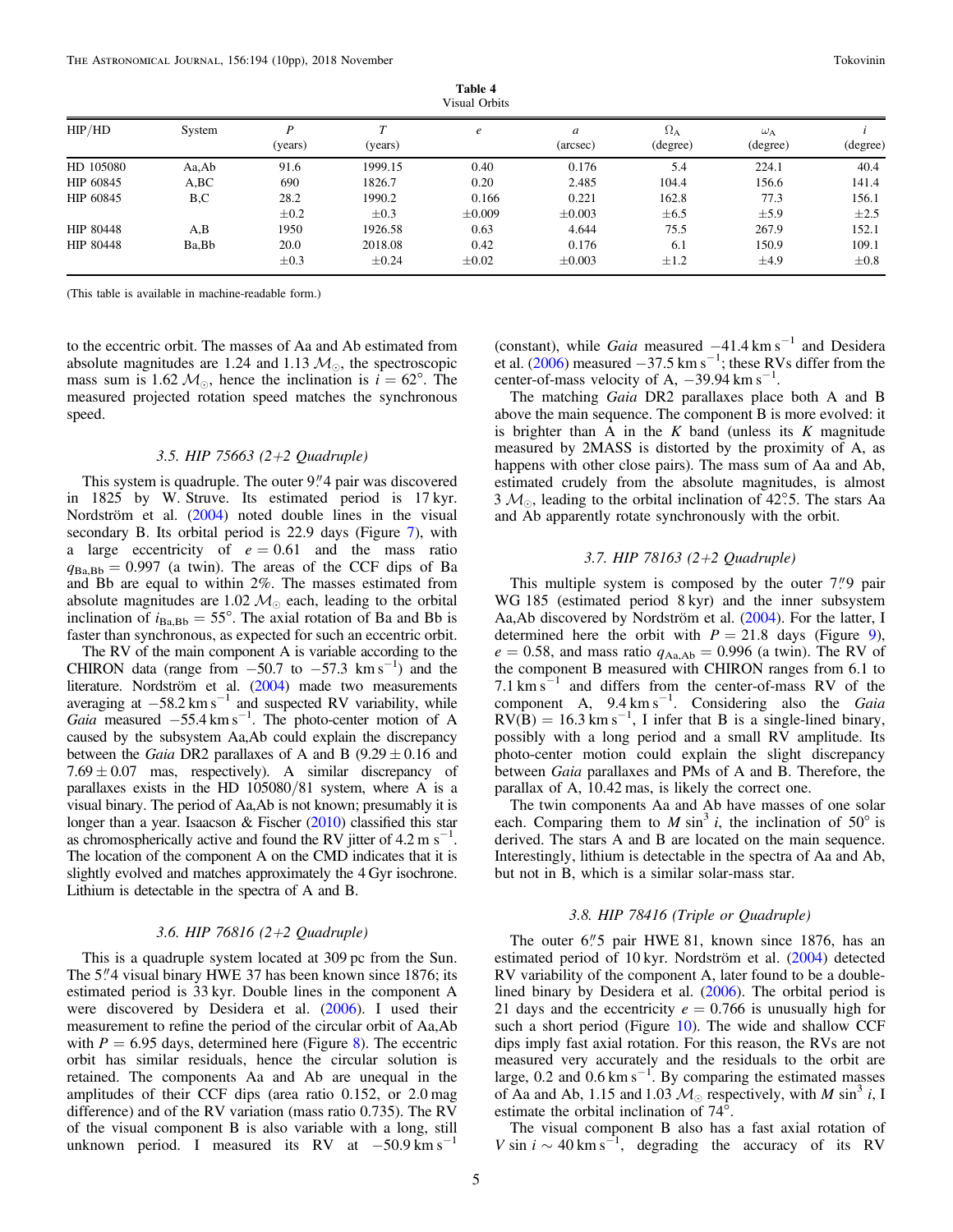<span id="page-5-0"></span>

|                | rudia reformed and redigious (Figurem) |                            |                |                             |                        |                   |                               |                  |  |  |  |
|----------------|----------------------------------------|----------------------------|----------------|-----------------------------|------------------------|-------------------|-------------------------------|------------------|--|--|--|
| HIP/HD         | System                                 | Date<br>$(JD + 24,00,000)$ |                | $\sigma_1$<br>$(km s^{-1})$ | $(O - C)$ <sub>1</sub> |                   | $\sigma_{2}$<br>$(km s^{-1})$ | $(O - C)_{2}$    |  |  |  |
| 19639          | Aa,Ab                                  | 57985.8910                 | 68.74          | 0.30                        | 0.16                   | $-6.37$           | 0.60                          | $-0.42$          |  |  |  |
| 19639          | Aa,Ab                                  | 57986.8980                 | 15.11          | 0.30                        | 0.18                   | 59.76             | 0.60                          | $-1.15$          |  |  |  |
| 19639<br>19639 | Aa,Ab<br>Aa,Ab                         | 58052.6260<br>58053.6080   | 31.22<br>22.97 | 10.00<br>0.50               | 2.23<br>1.26           | $\cdots$<br>54.35 | $\cdots$<br>1.00              | $\cdots$<br>1.89 |  |  |  |
|                |                                        |                            |                |                             |                        |                   |                               |                  |  |  |  |

Table 5 Radial Velocities and Residuals (Fragment)

(This table is available in its entirety in machine-readable form.)

Table 6 Radial Velocities of Other Components

| HIP/HD | Comp.          | Date              | <b>RV</b>     |
|--------|----------------|-------------------|---------------|
|        |                | $(ID +24,00,000)$ | $(km s^{-1})$ |
| 19646  | B              | 57985.8932        | 36.005        |
| 19646  | B              | 58193.5386        | 35.944        |
| 105080 | A              | 58193.7546        | 50.182        |
| 105080 | $\overline{A}$ | 58194.6308        | 50.198        |
| 105080 | A              | 58195.6489        | 50.179        |
| 60845  | <b>BC</b>      | 57985.4627        | 42.462        |
| 60845  | <b>BC</b>      | 58193.7521        | 42.524        |
| 60845  | <b>BC</b>      | 58194.6447        | 42.514        |
| 60845  | <b>BC</b>      | 58195.6586        | 42.523        |
| 60845  | <b>BC</b>      | 58177.7617        | 42.513        |
| 60845  | BC             | 58232.5972        | 42.540        |
| 60845  | <b>BC</b>      | 58242.5361        | 42.513        |
| 75663  | A              | 57986.4885        | $-50.737$     |
| 75663  | A              | 58177.8100        | $-56.446$     |
| 75663  | $\overline{A}$ | 58193.8257        | $-57.181$     |
| 75663  | A              | 58195.8323        | $-57.305$     |
| 76816  | B              | 57986.4996        | $-50.912$     |
| 76816  | B              | 58193.8413        | $-50.916$     |
| 76816  | B              | 58194.8267        | $-50.921$     |
| 76816  | B              | 58195.8509        | $-50.912$     |
| 78163  | B              | 57986.5130        | 6.116         |
| 78163  | B              | 58194.8533        | 7.152         |
| 78163  | B              | 58195.7872        | 7.082         |
| 78416  | B              | 57986.5221        | 0.752         |
| 78416  | B              | 58193.8595        | 1.568         |
| 78416  | B              | 58194.8446        | 1.816         |
| 78416  | B              | 58195.7774        | 1.581         |
| 80448  | B              | 58193.8678        | 7.509         |
| 80448  | B              | 58195.8008        | 7.752         |
| 80448  | B              | 58194.8621        | 7.679         |
| 80448  | B              | 58228.8113        | 7.515         |
| 80448  | B              | 58233.8463        | 7.353         |
| 80448  | B              | 58246.6693        | 8.395         |
| 80448  | B              | 58248.8529        | 8.176         |
| 80448  | B              | 58256.7395        | 7.532         |
| 80448  | B              | 58257.8020        | 7.916         |
| 84789  | B              | 57986.5346        | 6.669         |
| 84789  | B              | 58195.8671        | 5.260         |

(This table is available in machine-readable form.)

measurement. The RVs of B measured with CHIRON, by Gaia, and by Desidera et al. ([2006](#page-9-0)), 1.4,  $-0.7$ , and 0.5 km s<sup>-1</sup>, respectively, are reasonably close to the center-of-mass RV of A,  $1.7 \text{ km s}^{-1}$ . Therefore, B is likely a single star. All three stars Aa, Ab, and B have comparable masses and similar colors. The component A, being a close pair, is located on the CMD just above B, as expected.

The RVs of Aa and Ab measured by Desidera et al. ([2006](#page-9-0)), 58.9 and  $-1.8 \text{ km s}^{-1}$ , correspond to the center-of-mass velocity of  $30.2 \text{ km s}^{-1}$  and do not fit the present orbit with  $\gamma = 1.7$  km s<sup>-1</sup>. This discrepancy suggests that Aa,Ab is orbited by another close companion. Further monitoring is needed, however, to prove this hypothesis.

According to Rizzuto et al.  $(2011)$  $(2011)$  $(2011)$ , this system belongs to the Sco OB2 association with a probability of 74%. Fast axial rotation and the presence of lithium indicate a young age.

# 3.9. HIP 80448 (2+2 Quadruple)

This young multiple system is located within 50 pc from the Sun. It contains four components in a small volume. The outer pair A,B (COO 197) has an uncertain visual orbit with a milleniumlong period (Argyle et al. [2015](#page-9-0)). Its secondary component was resolved in 2004 into a 0."13 pair CVN 27 Ba, Bb by Chauvin et al. ([2010](#page-9-0)), using adaptive optics. Independently, a subsystem TOK 50 Aa,Ab with similar separation was discovered in 2009 by Tokovinin et al. ([2010](#page-9-0)) using speckle interferometry. In fact, the same subsystem Ba,Bb was wrongly attributed to the primary component; its published measures at SOAR with angle inverted by 180° match the preliminary orbit with  $P_{\text{BaBb}} = 20$  years. The pair TOK 50 Aa,Ab does not exist. The component Bb is fainter than Ba by  $3.5 \text{ mag}$  in the V band and by 1.1 mag in the K band; its lines are not detected in the combined spectrum of all stars.

Figure [11](#page-7-0) shows the positions of resolved components on the sky and the fitted orbits. Considering that the outer orbit is not constrained by the data, I fixed its period to  $P_{AB} = 1950$  years and its axis to  $a_{A,B} = 4^{n}64$  to adjust the dynamical mass sum to its estimated value,  $3.5 \, \mathcal{M}_{\odot}$ . The orbit of Ba, Bb with  $P_{\text{Ba,Bb}} = 20$  years yields the mass sum of 1.8  $\mathcal{M}_{\odot}$ , close to the estimated one. The "wobble" in the positions of A,Ba caused by the subsystem is clearly seen. Its relative amplitude  $f = 0.40$ corresponds to the mass ratio  $q_{Ba,Bb} = f/(1 - f) = 0.67$  that agrees with the magnitude difference.

The spectrum of the main component A (in fact, blended light of Aa, Ab, and Ba) shows stationary lines of Ba and double lines of Aa and Ab in rapid motion; the subsystem Aa,Ab was discovered with CHIRON (Tokovinin [2015](#page-9-0)). It is found here that the orbital period is  $P_{Aa,Ab} = 2.3$  days and the orbit is circular (Figure [12](#page-8-0)). The mass ratio  $q_{\text{Aa,Ab}} = 0.67$  is similar to the mass ratio qBa,Bb, while the ratio of dip areas corresponds to  $\Delta V_{\text{Aa,Ab}} = 1.9$  mag. Comparison of estimated and spectroscopic mass sums leads to the orbital inclination  $i_{Aa,Ab} = 66^{\circ}$  or  $i_{\text{Aa,Ab}} = 114^{\circ}$ . It is not dissimilar to the inclination of the other inner pair,  $i_{Ba,Bb} = 109^\circ$ , but it is difficult to believe that these two subsystems have coplanar orbits, given the huge difference of their periods.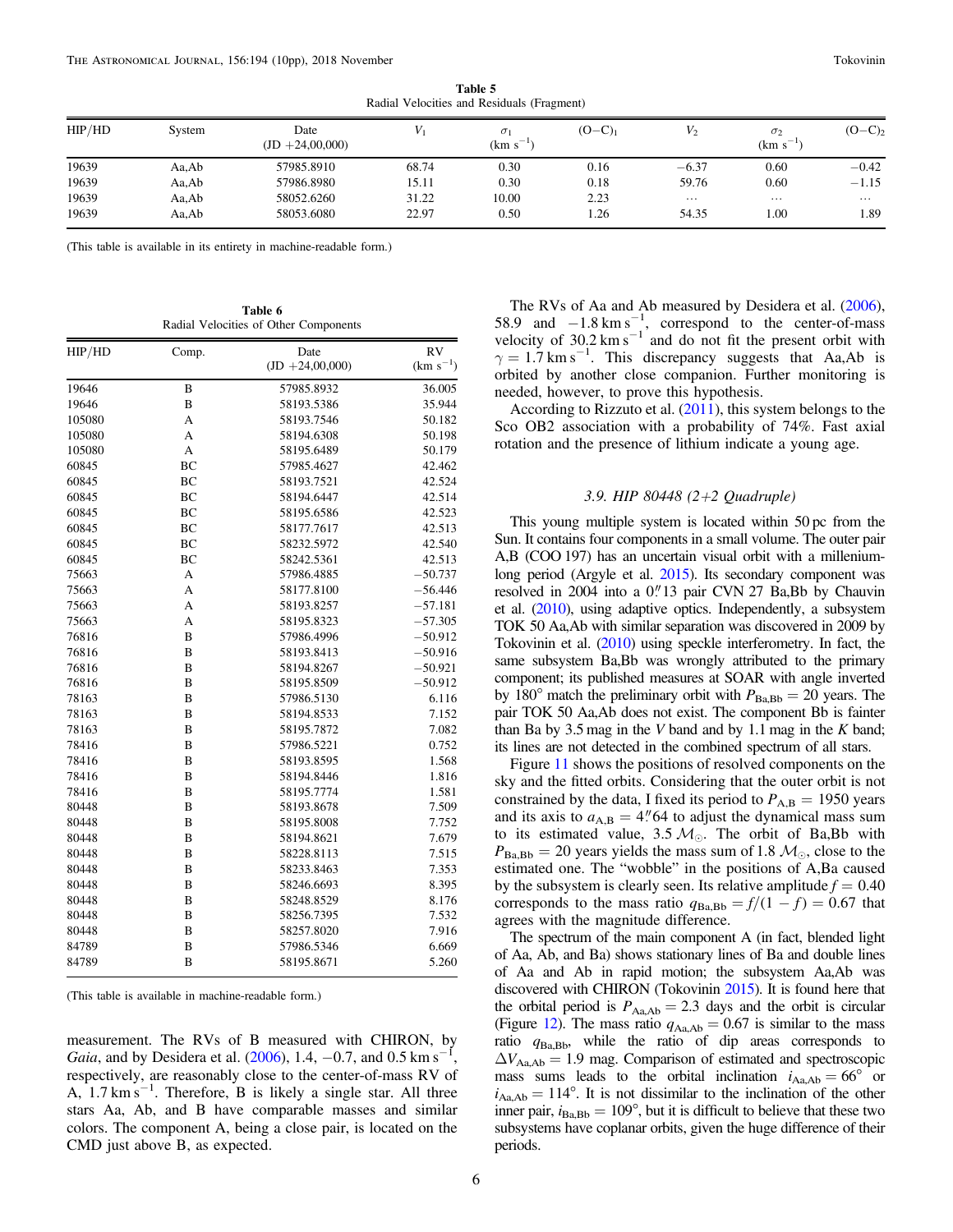Table 7 Position Measurements and Residuals (Fragment)

<span id="page-6-0"></span>

| HIP/HD | System | Date<br>(year) | θ     | ("     | $\sigma_{\alpha}$ | $(O-C)a$ | $(O-C)$   | Ref <sup>a</sup> |
|--------|--------|----------------|-------|--------|-------------------|----------|-----------|------------------|
| 60845  | B.C    | 1939.4600      | 357.8 | 0.3500 | 0.1500            | 4.2      | 0.1351    | M                |
| 60845  | B.C    | 1956.3800      | 184.1 | 0.3100 | 0.0500            | 8.8      | 0.0956    | M                |
| 60845  | B.C    | 2018.1639      | 92.6  | 0.1769 | 0.0050            | 1.9      | 0.0070    | S                |
| 60845  | A,BC   | 1880.3800      | 270.5 | 2.4300 | 0.2500            | 2.2      | 0.3463    | M                |
| 60845  | A,BC   | 1991.2500      | 201.1 | 2.0510 | 0.0100            | $-1.2$   | $-0.0042$ | H                |
| 60845  | A,B    | 2018.1639      | 187.1 | 2.0965 | 0.0050            | 0.2      | $-0.0018$ | S                |

#### Note.

<sup>a</sup> H: Hipparcos; S: speckle interferometry at SOAR; s: speckle interferometry at other telescopes; M: visual micrometer measures; G: Gaia DR2.

(This table is available in its entirety in machine-readable form.)



Figure 1. CCF (left) and RV curve (right) of HIP 19639 Aa,Ab.



Figure 2. Location of three components of the HIP 19639 system on the color– magnitude diagram (squares). The full line is a 2 Gyr isochrone for solar metallicity (Dotter et al. [2008](#page-9-0)), where asterisks and numbers mark masses.



Figure 3. CCF (left) and RV curve (right) of HD 105081 Ba,Bb.



Figure 4. Quintuple system HIP 60845 (WDS J12283−6146). The positions of three components A, BC, and D on the sky and their motions are illustrated in the upper panel. Periods and masses are indicated. The lower panel shows the observed motion of the subsystems A,BC and B,C and their orbits. In this plot, the coordinate origin coincides with the main star A, the wavy line shows the motion of the component B around A according to the orbit. Small crosses depict measurements of A,BC where the pair BC was unresolved, asterisks depict the resolved measurents of A,B. The orbit of B,C is plotted on the same scale around the coordinate origin by the dashed line and triangles.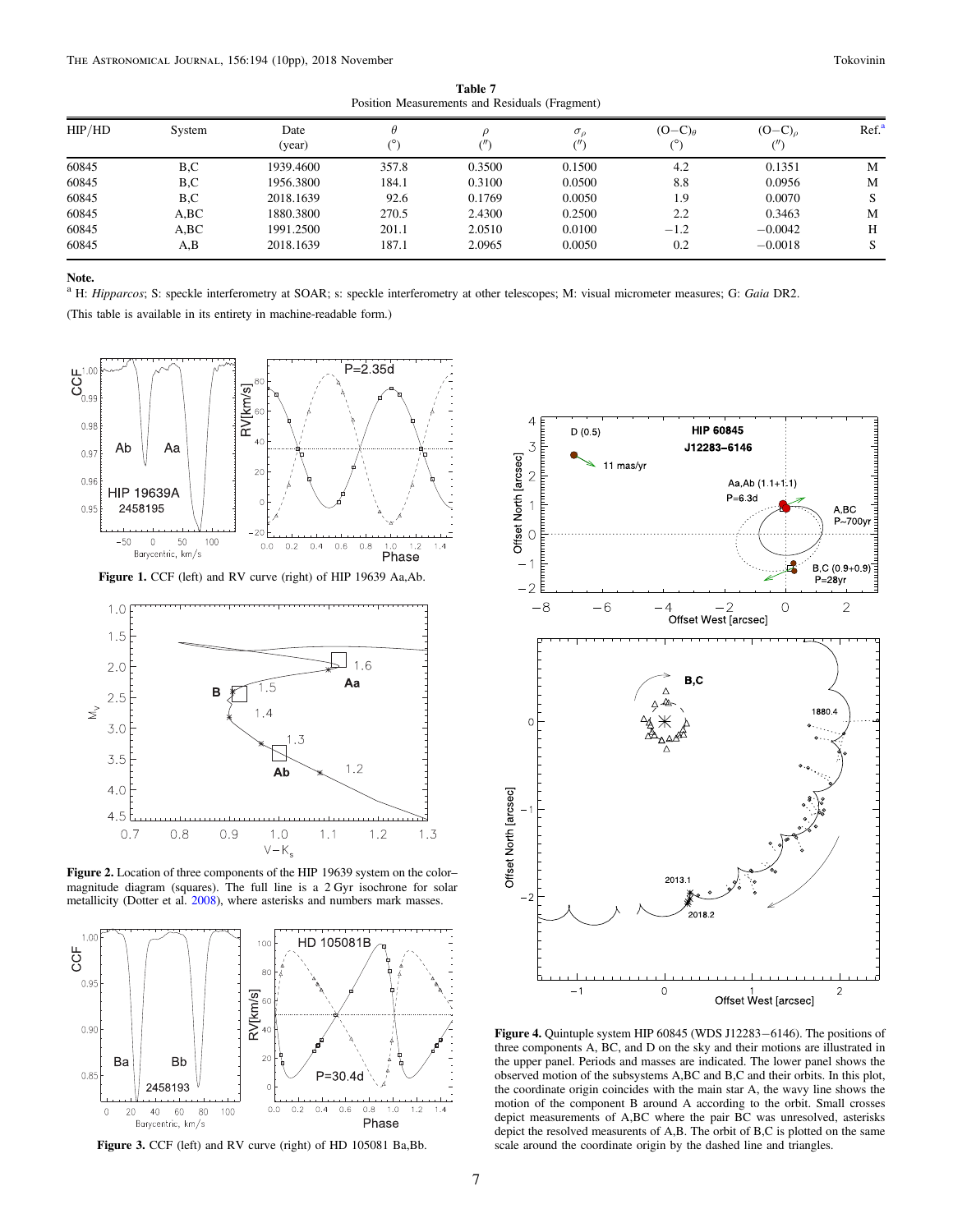<span id="page-7-0"></span>

Figure 5. CCF (left) and RV curve (right) of HIP 60845 Aa,Ab.



Figure 6. CCF (left) and RV curve (right) of HIP 61840 Aa,Ab.



Figure 7. CCF (left) and RV curve (right) of HIP 75663 Ba,Bb.



Figure 8. CCF (left) and RV curve (right) of HIP 76816 Aa,Ab.

The components Aa and Ab rotate synchronously with the orbit. The projected rotation of Ba,  $V \sin i = 14.3 \text{ km s}^{-1}$ , is relatively fast, supporting the thesis that this system is young. The presence of lithium also suggests youth. The four





Figure 10. CCF (left) and RV curve (right) of HIP 78416 Aa,Ab.



Figure 11. Visual orbits of HIP 80448 A,B and Ba,Bb (WDS J16253−4909, COO 197 and CVN 27).

components are located in the CMD at about 0.7 mag above the main sequence.

The pair Ba,Bb is presently near the periastron of its 20 year orbit. I measured the RV(Ba) from 7.51 to 8.18 km s<sup>-1</sup>, quite different from the center-of-mass velocity of A,  $-2.08 \text{ km s}^{-1}$ . This positive difference and the positive trend actually match the orbit of Ba,Bb; I predict that RV(Ba) will soon start to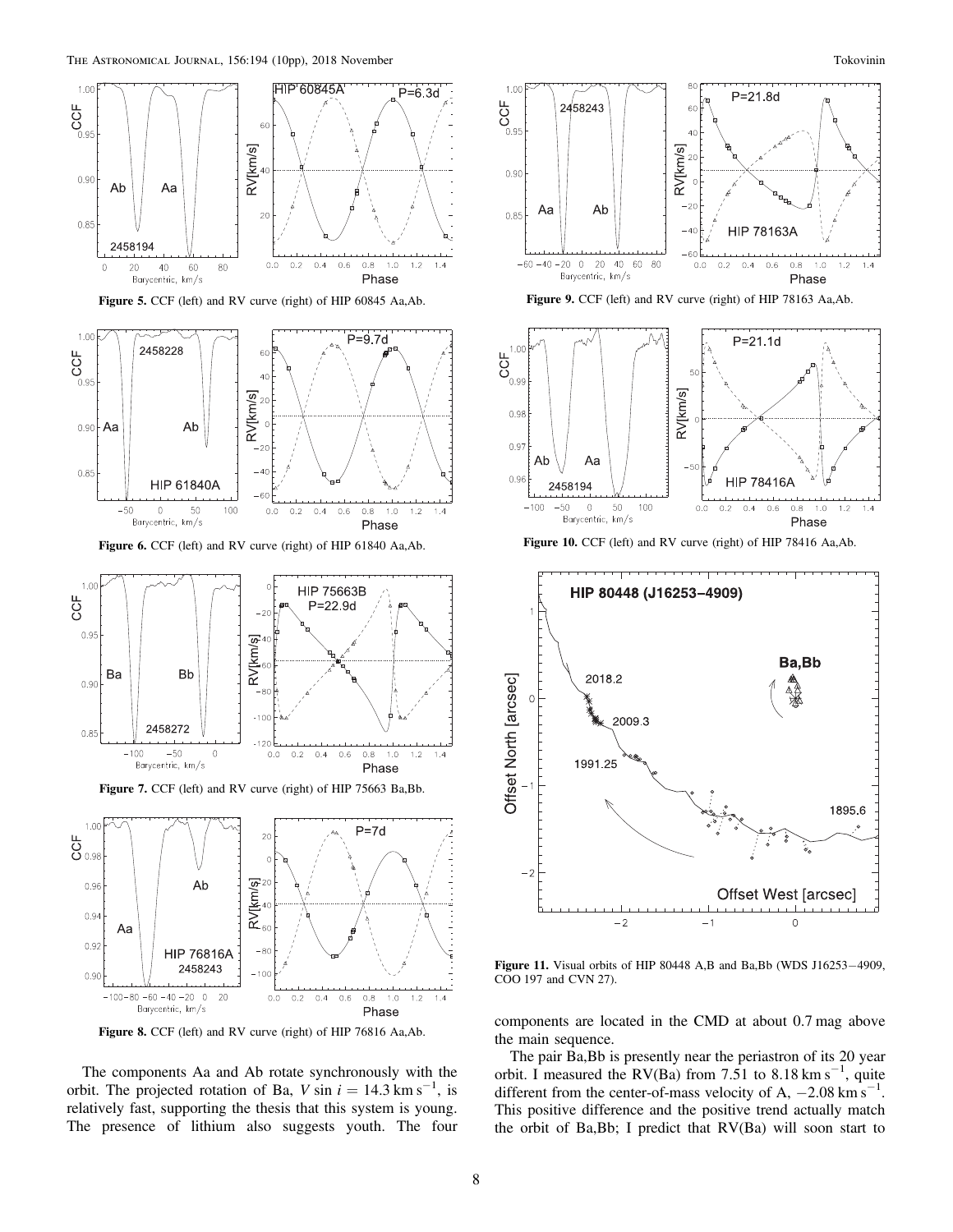<span id="page-8-0"></span>

Figure 12. CCF (left) and RV curve (right) of HIP 80448 Aa,Ab.

decrease. The orbits of A,B and Ba,Bb are not coplanar, although both are retrograde.

## 3.10. HIP 84789 (Triple)

This  $5\%$  visual binary STF 2148, discovered in 1832 by W. Struve, has an estimated period of 17 kyr. Double lines in its primary component A were noted by Nordström et al. ([2004](#page-9-0)). The orbital period of the subsystem Aa,Ab determined here is  $P_{\text{Aa,Ab}} = 2.3$  days; it is a twin pair with  $q_{\text{Aa,Ab}} = 0.988$ (Figure 13). The deeper CCF dip belongs to the less massive component Ab; the more massive star Aa rotates a little faster and has a dip area 3% larger than Ab, as well as the smaller RV amplitude. The RVs of both components are measured with large errors owing to the wide and low-contrast CCF dips; the residuals to the orbits are also large. An attempt to fit the orbit with nonzero eccentricity does not result in smaller residuals, hence the orbit is circular.

The estimated masses of Aa and Ab are 1.30  $M_{\odot}$  each, leading to the orbital inclination of  $i_{\text{Aa,Ab}} = 45^{\circ}$ . Assuming the radii of  $1.3 R_{\odot}$ , the synchronous rotation velocity is V sin  $i = 20.2 \text{ km s}^{-1}$ . The width of the correlation dips matches this estimate and suggests that Aa rotates slightly faster and Ab slightly slower than synchronous.

The two components A and B are located on the CMD above each other (they have the same color) because A contains two equal stars; the mass of B is very similar to the masses of Aa and Ab, 1.3 solar. The component B is single, as inferred from the equality of its RV to the center-of-mass velocity of A. However, it rotates much faster, at V sin  $i \sim 49$  km s<sup>-1</sup>. Very likely, the rotation of Aa and Ab has been slowed down by tidal synchronization with the orbit.

#### 4. Summary

Probably by accident, the periods of nine spectroscopic systems within hierarchical multiples are equally divided between three distinct groups: (i) circular orbits with  $P \approx 2.3$ days, (ii) intermediate periods between 6 and 9 days, circular or nearly circular, and (iii) eccentric orbits with periods from 21 to 30 days. Figure 14 places these orbits on the period– eccentricity plot. The plus signs are 467 spectroscopic binaries with primary masses from 0.5 to 1.5  $M_{\odot}$  from the MSC (Tokovinin [2018a](#page-9-0)). When the eccentric orbits of the group (iii) are tidally circularized, their periods will match those of group (ii), suggesting that these subsystems could be formed by a common mechanism, such as Kozai–Lidov cycles with dynamical tides (Moe & Kratter [2018](#page-9-0)). The periods of group (i) are substantially shorter, so their formation history could be different.



Figure 13. CCF (left) and RV curve (right) of HIP 84789 Aa,Ab. Note that the secondary component Ab has a dip with larger amplitude.



Figure 14. Eccentricity vs. period for members of hierarchical systems studied here (large triangles) and for 467 spectroscopic binaries from the MSC with primary masses from 0.5 to 1.5 solar (crosses). The dashed line shows the locus of HIP 78416 Aa,Ab for evolution with constant angular momentum,  $P(1 - e^2)^{3/2} = \text{const.}$ 

Six out of the 10 double-lined binaries studied here are twins with mass ratio  $q > 0.95$ , while the lowest measured mass ratio is 0.67. If the mass ratios were uniformly distributed in the interval (0.7, 1.0), where double lines are detectable, the fraction of twins would be only 0.15, whereas in fact it is 0.6. It is established that twins correspond to a well-defined peak in the mass ratio distribution of solar-type spectroscopic binaries (Tokovinin [2000](#page-9-0)). They are believed to be formed when a lowmass binary accretes a major part of its mass. The mass influx also creates conditions for formation of additional components, building stellar hierarchies "from inside out." Thus, twins are naturally produced as inner components of multiple systems in the process of mass assembly.

The goal of this study was to determine unknown periods of spectroscopic subsystems in several multiple stars. Although this goal is reached, I discovered RV variability of other visual components (HIP 75663A, 76816B, and 78163B), converting these triples into  $2 + 2$  quadruples. The periods of new subsystems, presumably long, remain unknown so far.

I thank the operator of the 1.5 m telescope R. Hinohosa for executing observations of this program and L. Paredes for scheduling and pipeline processing. Reopening of CHIRON in 2017 was largely due to the enthusiasm and energy of T. Henry.